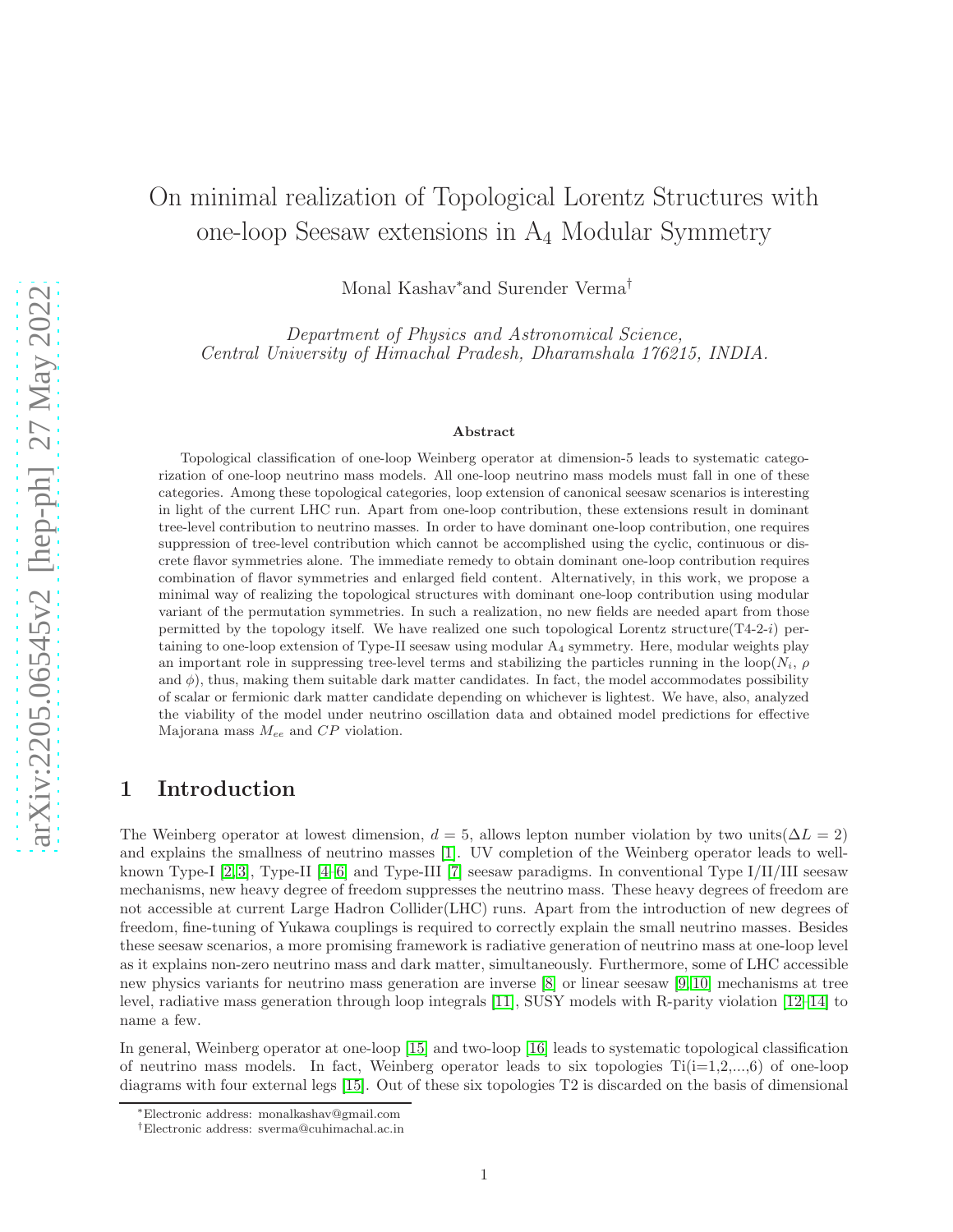disagreements. The topologies T3, T5 and T6 have one Lorentz structure whereas T1, T4 can have different topological structures depending on whether the fields running in the loop are of scalar or fermionic nature,

T1: T1-i; T1-ii; T1-iii, T4: T4-1-i; T4-1-ii; T4-2-i; T4-2-ii; T4-3-i; T4-3-ii.

All the Lorentz structures corresponding to these six topologies can be grouped in three categories *viz.*, (i) divergent one-loop extensions of seesaw:  $T_{4-1-i}$ ,  $T_{4-2-i}$ ,  $T_{4-3-i}$ ,  $T_{5}$ ,  $T_{6}$  (ii) finite one-loop diagrams giving leading contribution to non-zero neutrino mass naturally:  $T1-i$ ,  $T1-i$ ,  $T1-iii$ ,  $T3$  and (iii) finite one-loop extension of seesaw: T4-1-ii, T4-2-i, T4-3-i. For the topological Lorentz structures of T1 and T3(category (ii)), it is always possible to have one-loop dominant contribution to non-zero neutrino mass by forbidding the tree-level contribution using discrete or  $U(1)$  symmetry [\[15\]](#page-11-6). Further, on the basis of symmetry arguments it can be shown(discussed in Section 3.1) that T4 topology(category (iii)) carries dominant treelevel contribution in addition to one-loop diagram contribution regardless of imposition of discrete or U(1) symmetry. In category (iii), the topological Lorentz structures T4-1-ii and T4-2-i are one-loop extensions of Type-II seesaw whereas T4-3-i corresponds to one-loop extension of Type-I/III seesaw scenario.

The divergent topological diagrams(category (i)) require counter-terms to absorb the divergences which are in turn its tree-level realizations. The topological Lorentz structures of category (ii) such as T1-i have been realized in Refs.  $[17-19]$  while the well-studied Zee model  $[20]$  is a realization of T1-ii Lorentz structure. Also, implications of Lorentz structures T1-iii and T3 have been discussed in Ref. [\[21\]](#page-12-4). In category (iii), the tree-level contribution to neutrino masses dominates. In Ref. [\[22\]](#page-12-5), the authors have discussed the possible realization of T4-1-ii topological structure wherein the tree-level terms were inhibited using discrete symmetry and the neutrino masses were generated by dimension,  $d = 7$  operator. One of  $U(1)_{B-L}$  model proposed in Ref. [\[23\]](#page-12-6) reduces to topology T4-3-i with one-loop dominant contribution to neutrino masses. In Ref. [\[15\]](#page-11-6), it was suggested that for category (iii) topological Lorentz structures implementation of  $Z_2$ symmetry and assuming fermion running in the loop to be of Majorana nature leads to one-loop dominant contribution to neutrino masses, provided all couplings conserves the lepton number. In this way one can forbids the tree-level terms effectively leading to dominant one-loop seesaw contributions. However, neutrino mass generation, in general, leads to lepton number violation in realistic models. It is difficult to realize T4- 2-i with dominant one-loop contribution since scalar triplet couples to lepton doublets leading to tree-level dominant contribution. In the existing literature, one such attempt has been made employing  $D_4$ , cyclic symmetries with enlarged field content wherein lepton number is violated by right-handed Majorana neutrino mass couplings [\[24\]](#page-12-7). Here, we argue that one may not require additional fields (fields other than required by the topology) to suppress the tree-level contribution if we work within the paradigm of modular symmetry. As an example, we have constructed a possible realization of  $T_4-2-i$  topology based on  $A_4$  modular symmetry.

In this work, we propose a realization of one-loop topology T4-2-i which, essentially, requires two scalar doublets( $\phi$ ,  $\rho$ ), one scalar triplet  $(\Delta)$  and fermionic field(s)  $\psi$ . Keeping in view the advantage of modular symmetries over discrete symmetries that Yukawa couplings transform like other scalar or fermionic fields, we realize the topology using the  $A_4$  modular symmetry in a minimal way. The field content of the model includes fields permitted by the topology only. The lepton number violation is manifested by assuming fermions running inside the loop as right-handed Majorana neutrinos. The tree-level Dirac neutrino mass term (emanating from the coupling of Higgs field with lepton doublet and right-handed Majorana neutrino) and tree-level contribution from scalar triplet is inhibited, successfully, by assigning suitable weights under the  $A_4$  modular symmetry. Consequently, neutrino masses are generated by one-loop Type-II seesaw without the use of additional beyond standard model(BSM) field(s). The dark matter candidate(s) running in the loop are stabilized by assigning odd modular weights under  $A_4$  modular group. Furthermore, we analyse the viability of the model under current neutrino oscillation data.

The paper is organized as follows. In Section 2 we briefly discuss different aspects of modular symmetry and its correspondence with permutation groups. Section 3 is devoted to the possible realization of T4- 2-i topological Lorentz structure. In this section, we discuss the general features of T4-2-i topology and suppression of tree-level couplings in the proposed model based on A4 modular symmetry. The numerical analysis based on the discussions presented in Section 3, has been carried out in Section 4. Finally, we brief the conclusions in Section 5.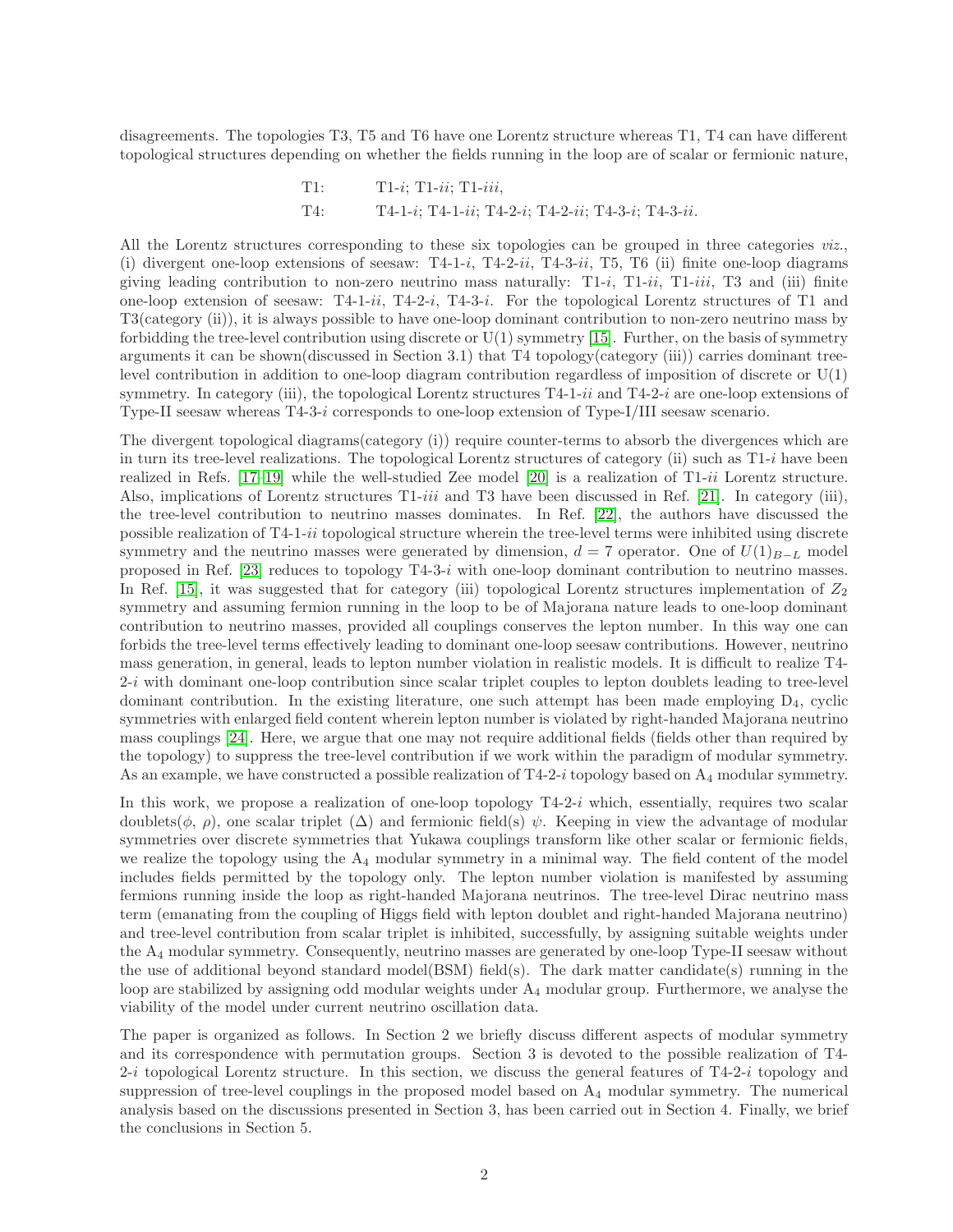## 2 Modular symmetry and Permutation groups

For a complex number  $\tau$ , the linear fractional transformations are defined as

$$
\gamma : \tau \to \gamma(\tau) = \frac{a\tau + b}{c\tau + d},\tag{1}
$$

where a, b, c and d are integers(Z) obeying the condition  $ad-bc = 1$ . These linear fractional transformations acting on the upper-half of the complex plane constitute modular group (Γ). The generators of the modular group satisfy the relations  $S^2 = I$  and  $(ST)^3 = I$  and are defined by matrices

$$
S = \left( \begin{array}{cc} 0 & 1 \\ -1 & 0 \end{array} \right); \qquad T = \left( \begin{array}{cc} 1 & 1 \\ 0 & 1 \end{array} \right).
$$

The action of these generators on the complex plane is defined as

$$
S: \tau \to -\frac{1}{\tau}, \qquad T: \tau \to \tau + 1.
$$

Also,  $\Gamma(N)$  is defined as series of groups given by

$$
\Gamma(N) = \left\{ \begin{bmatrix} a & b \\ c & d \end{bmatrix} \in SL(2, Z), \begin{bmatrix} a & b \\ c & d \end{bmatrix} = \begin{bmatrix} 1 & 0 \\ 0 & 1 \end{bmatrix} (mod N) \right\},\tag{2}
$$

where,  $SL(2, Z)$  is a special linear group of  $2 \times 2$  matrices with unit determinant and  $\Gamma(1) = SL(2, Z)$ . In general,  $\gamma$  and  $-\gamma$  result in identical linear transformations however, distinct linear transformations form series of infinite modular groups  $\overline{\Gamma}(N)$  such that  $\overline{\Gamma} = \overline{\Gamma}(1) = \Gamma(1)/\{I, -I\} = PSL(2, Z)$ . The quotient group of infinite modular groups defined as  $\Gamma_N = \bar{\Gamma}/\bar{\Gamma}(N)$  leads to finite Modular groups. These groups  $(\Gamma_N)$ are isomorphic to the permutation groups such as  $\Gamma_2 \simeq S_3$  [\[25,](#page-12-8) [26\]](#page-12-9),  $\Gamma_3 \simeq A_4$  [\[27–](#page-12-10)[31\]](#page-12-11),  $\Gamma_4 \simeq S_4$  [\[32–](#page-12-12)[34\]](#page-12-13) and  $\Gamma_5 \simeq A_5$  [\[35,](#page-12-14)36].

In general, fractional linear transformations are very constraining and are not trivial to be exactly preserved, however, one may define the modular forms,  $f(\tau)$  as holomorphic functions of complex modulus  $\tau$  such that fractional linear transformations preserve the zeroes and poles of  $f(\tau)$ . Under the transformation properties of  $\Gamma(N)$ , described in Eqns.(2.1) and (2.2), level N modular forms are defined as

$$
f(\gamma \tau) = (c\tau + d)^{2k} f(\tau),\tag{3}
$$

where

$$
\gamma = \begin{bmatrix} a & b \\ c & d \end{bmatrix} \in \Gamma(N),
$$

up to the factor  $(c\tau + d)^{2k}$  with modular weight 2k. In general, modular forms are invariant under  $\Gamma(N)$ , however, they do transform under finite modular group  $\Gamma_N$ . In fact, It result in a unique feature of the finite modular groups that Yukawa couplings transform under the modular symmetry. In unitary representation, the modular transformations can be written as

$$
f(\tau) \to e^{i\alpha} (c\tau + d)^k f(\tau). \tag{4}
$$

In particular, for modular weight 2, Eqn.(2.4) result in

$$
\frac{d}{d\tau}\log f(\tau) \to (c\tau+d)^2\frac{d}{d\tau}\log f(\tau) + kc(c\tau+d),
$$

such that the last term  $kc(c\tau + d)$  should vanish. Similarly, it should, also, vanish for all higher modular weights to preserve the fractional linear transformations. This leads to the constraint  $\sum k_i = 0$  if  $\Gamma_N$  modular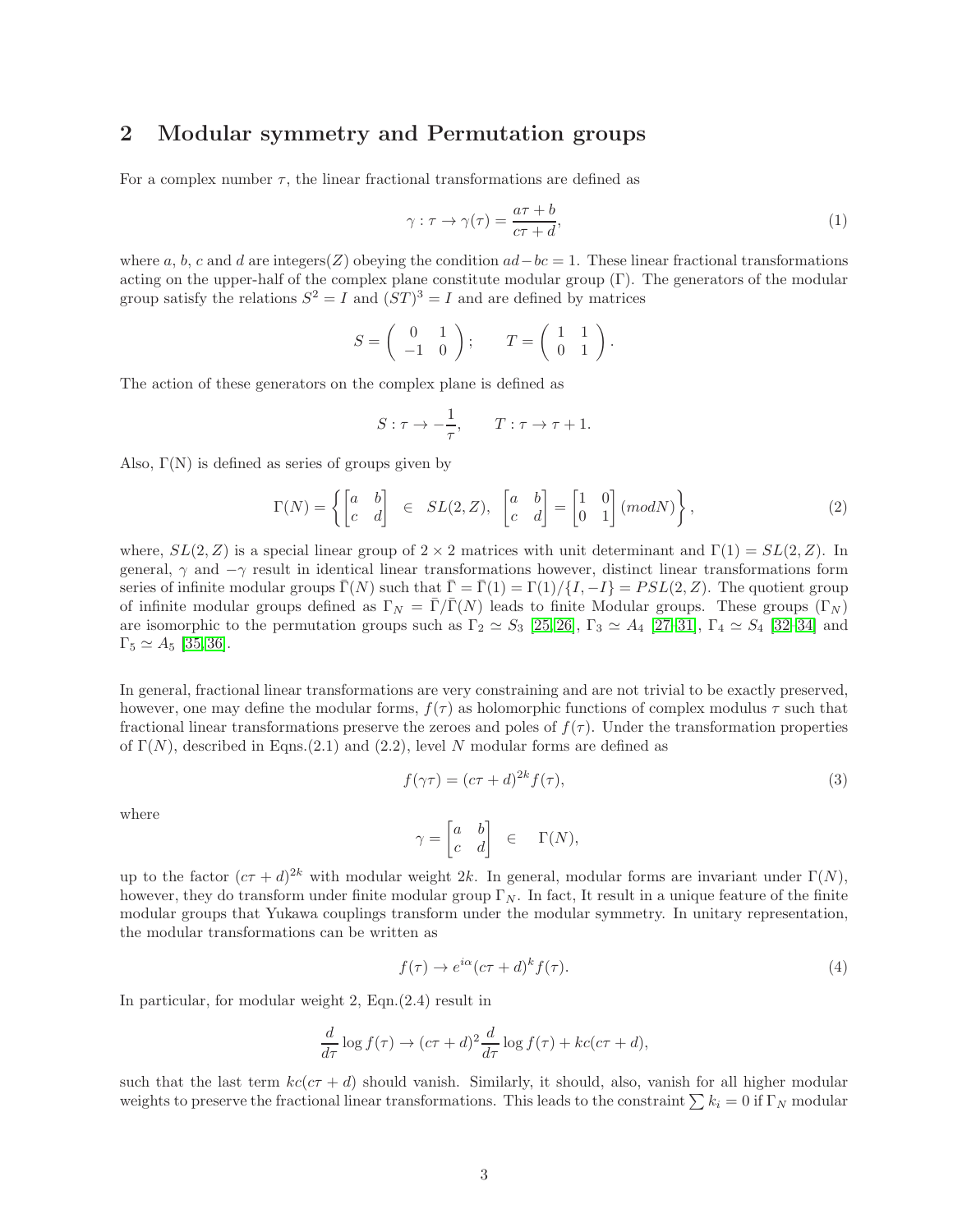symmetry is to be preserved. The Dedekind  $\eta$ -function and its derivative can be used to construct modular forms of weight 2 as [\[37\]](#page-13-0)

$$
Y_1^2(\tau) = \frac{i}{2\pi} \left[ \frac{\eta'(\tau/3)}{\eta(\tau/3)} + \frac{\eta'((\tau+1)/3)}{\eta((\tau+1)/3)} + \frac{\eta'((\tau+2)/3)}{\eta((\tau+2)/3)} - 27 \frac{\eta'(3\tau)}{\eta(3\tau)} \right],
$$
  
\n
$$
Y_2^2(\tau) = \frac{-i}{\pi} \left[ \frac{\eta'(\tau/3)}{\eta(\tau/3)} + \omega^2 \frac{\eta'((\tau+1)/3)}{\eta((\tau+1)/3)} + \omega \frac{\eta'((\tau+2)/3)}{\eta((\tau+2)/3)} \right],
$$
  
\n
$$
Y_3^2(\tau) = \frac{-i}{\pi} \left[ \frac{\eta'(\tau/3)}{\eta(\tau/3)} + \omega \frac{\eta'((\tau+1)/3)}{\eta((\tau+1)/3)} + \omega^2 \frac{\eta'((\tau+2)/3)}{\eta((\tau+2)/3)} \right],
$$
  
\n(5)

where  $\omega = e^{i2\pi/3}$  and  $Y_2^2 + 2Y_1^2Y_3^2 = 0$ .

These modular forms of weight 2 can be arranged as  $A_4$  triplet *viz.* 

$$
Y = \begin{pmatrix} Y_1^2 \\ Y_2^2 \\ Y_3^2 \end{pmatrix}.
$$

Also, modular forms of higher weights (2, 4, 6, 8.....) can be constructed using modular forms of weight 2. For example, the Yukawa couplings of modular weight 4 consists of two singlets 1, 1′ and one triplet 3 as

$$
Y_1^4 = ((Y_1^2)^2 + 2Y_2^2 Y_3^2), \quad Y_1^4 = ((Y_3^2)^2 + 2Y_1^2 Y_2^2), \quad Y_3^4 = \begin{pmatrix} (Y_1^2)^2 - Y_2^2 Y_3^2 \\ (Y_3^2)^2 - Y_1^2 Y_2^2 \\ (Y_2^2)^2 - Y_1^2 Y_3^2 \end{pmatrix}.
$$

It is to be noted that, in numerical analysis, we have used the  $q$ -expansion of modular forms using Dedekind η-function defined in upper-half of the complex plane as

$$
\eta(\tau) = q^{1/24} \sum_{n=1}^{\infty} (1 - q^n),\tag{6}
$$

where  $q = e^{i2\pi\tau}$ . For the Yukawa couplings of modular weight 2, the q-expansions of Dedekind eta-function is

$$
Y_1^2(\tau) = 1 + 12q + 36q^2 + 12q^3 + \dots,
$$
  
\n
$$
Y_2^2(\tau) = -6q^{1/3} (1 + 7q + 8q^2 + \dots),
$$
  
\n
$$
Y_3^2(\tau) = -18q^{2/3} (1 + 2q + 5q^2 + \dots).
$$
\n(7)

# 3  $\Gamma_3 \simeq A_4$  based T4-2-i Model

In this section, we have discussed the general features of  $T_4-2-i$  topology. Also, using symmetry arguments it is shown that in topology T4 tree-level terms are always invariant and dominating regardless of imposition of discrete or U(1) symmetry. Furthermore, we propose a realization of this topology by assigning suitable charge assignments to the field content and Yukawa couplings under A<sup>4</sup> modular invariance.

### 3.1 General features of T4-2-i Topology

In general, finite diagrams of T4 topology are one-loop extensions of canonical Type-I/II/III seesaw scenarios. Particularly, T4-2-i topological Lorentz structure is one-loop extension of Type-II seesaw. It extends the SM with two scalar doublets( $\rho$ ,  $\phi$ ) and heavy Majorana right-handed neutrinos ( $N_i$ ) as shown in Fig. [1\(](#page-4-0)a). It is to be noted that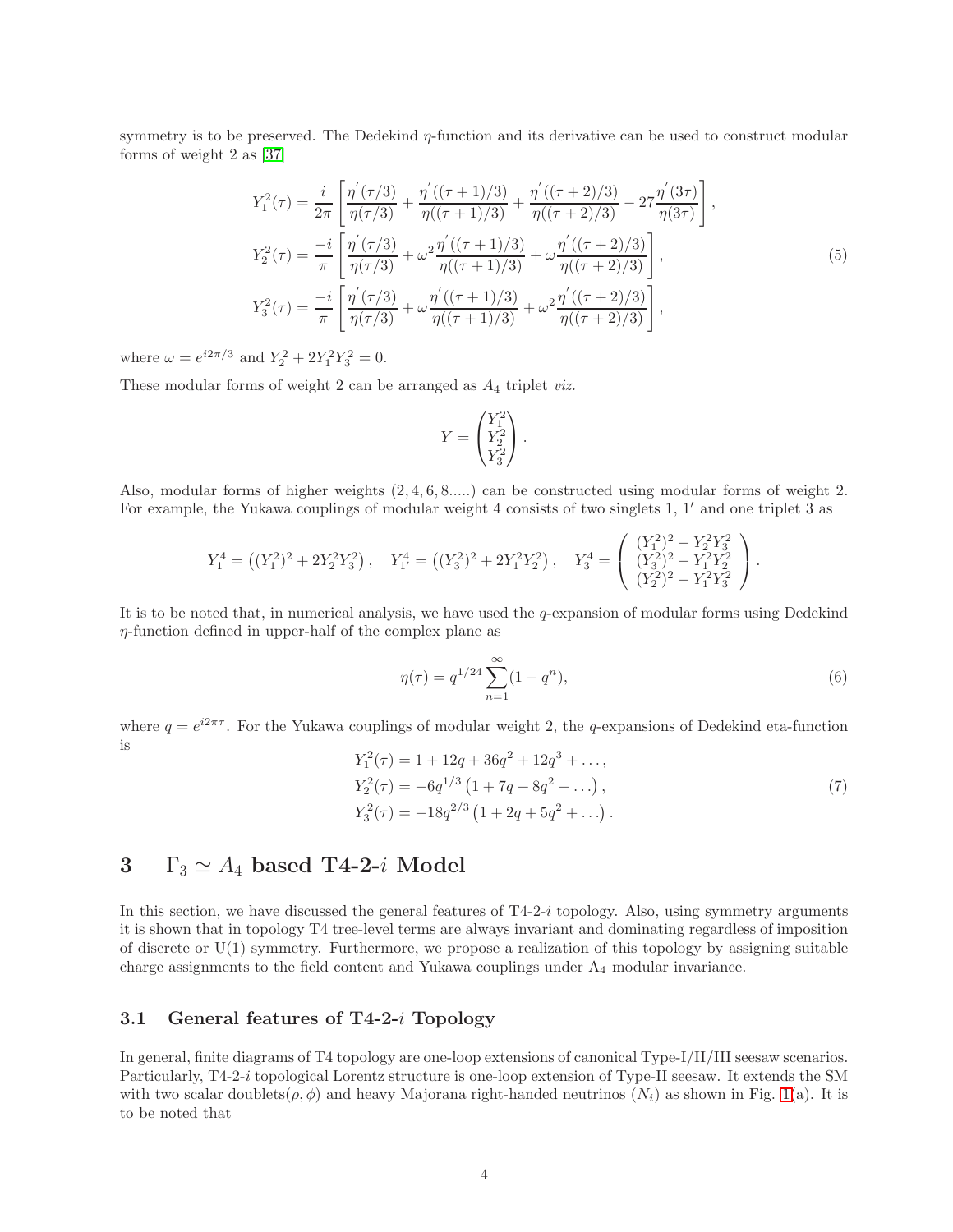<span id="page-4-0"></span>

Figure 1: General T4-2-i topological structure (Fig. 1(a)) wherein Yukawa couplings are constants and effect of A<sub>4</sub> modular symmetry to inhibit the tree-level contribution (Fig. 1(b)). The couplings  $\mu_{\mathbf{H}_{\mathbf{M}}}, \mu_{\mathbf{\Delta}_{\mathbf{M}}}, \mathbf{Y}_{\mathbf{M}}$ and  $Y'_{M}$  in Fig. 1(b) transform under the  $A_4$  modular symmetry.

- 1. If scalar doublet acquires the vev, one-loop diagram reduces to tree-level diagram of canonical Type-II seesaw.
- 2. The tree-level contribution act as leading contribution in addition to one-loop contribution to neutrino masses.

It is straightforward to understand it from Fig. [1\(](#page-4-0)a): In order to have topology T4-2-i at one-loop level, all the vertices should be allowed by invariance under the new symmetry. Let  $Q_i$  be the quantum number under the new symmetry. For the vertex  $\mu_H H \Delta^{\dagger} H$  to be allowed, we require  $2Q_H + Q_{\Delta} = 0$ . Also, invariance of vertices  $\mu_{\Delta} \Delta \rho \phi^{\dagger}$ , Yukawa couplings y and y' require

$$
Q_{\Delta} - Q_{\rho} + Q_{\phi} = 0,
$$
  
\n
$$
Q_{D_L} + Q_{N_i} - Q_{\rho} = 0,
$$
  
\n
$$
Q_{D_L} - Q_{N_i} + Q_{\phi} = 0,
$$

respectively, which, further reduces to  $2Q_{D_L} + Q_{\Delta} = 0$  implying that tree-level Type-II seesaw term is always present. It is evident from above analysis that if vertex  $\mu_H H \Delta^{\dagger} H$  is allowed, tree-level term is also allowed. However, in order to have dominant one-loop contribution the tree-level term must be inhibited while the vertex  $\mu_H H \Delta^{\dagger} H$  should be allowed under the new symmetry invariance. Similar problem arises in other finite diagrams of T4 topological Lorentz structures.

#### 3.2 Implications of  $A_4$  Modular Symmetry

A<sup>4</sup> Modular symmetry have even modular weights for Yukawa couplings which are treated as constant in conventional flavor symmetric models. The matter fields can have integral modular weights such that sum of modular weights vanishes for an invariant term of Lagrangian (as discussed in Section 2). In order to realize the topology T4-2-i with dominant one-loop contribution, we need to ensure following:

- 1. There is no tree-level contribution from scalar triplet i.e.  $2Q_L + Q_\Delta \neq 0$  while the vertex  $\mu_H H \Delta^{\dagger} H$ should be allowed.
- 2. The Dirac neutrino mass term emanating from the coupling of Higgs field with lepton doublet and right-handed Majorana neutrino is inhibited.
- 3. Essentially, the vertices with couplings  $\mu_{\Delta}$ , y and y'(Fig. [1\(](#page-4-0)a) should be allowed such that neutrino mass generation is manifested at one-loop level via scalar triplet only.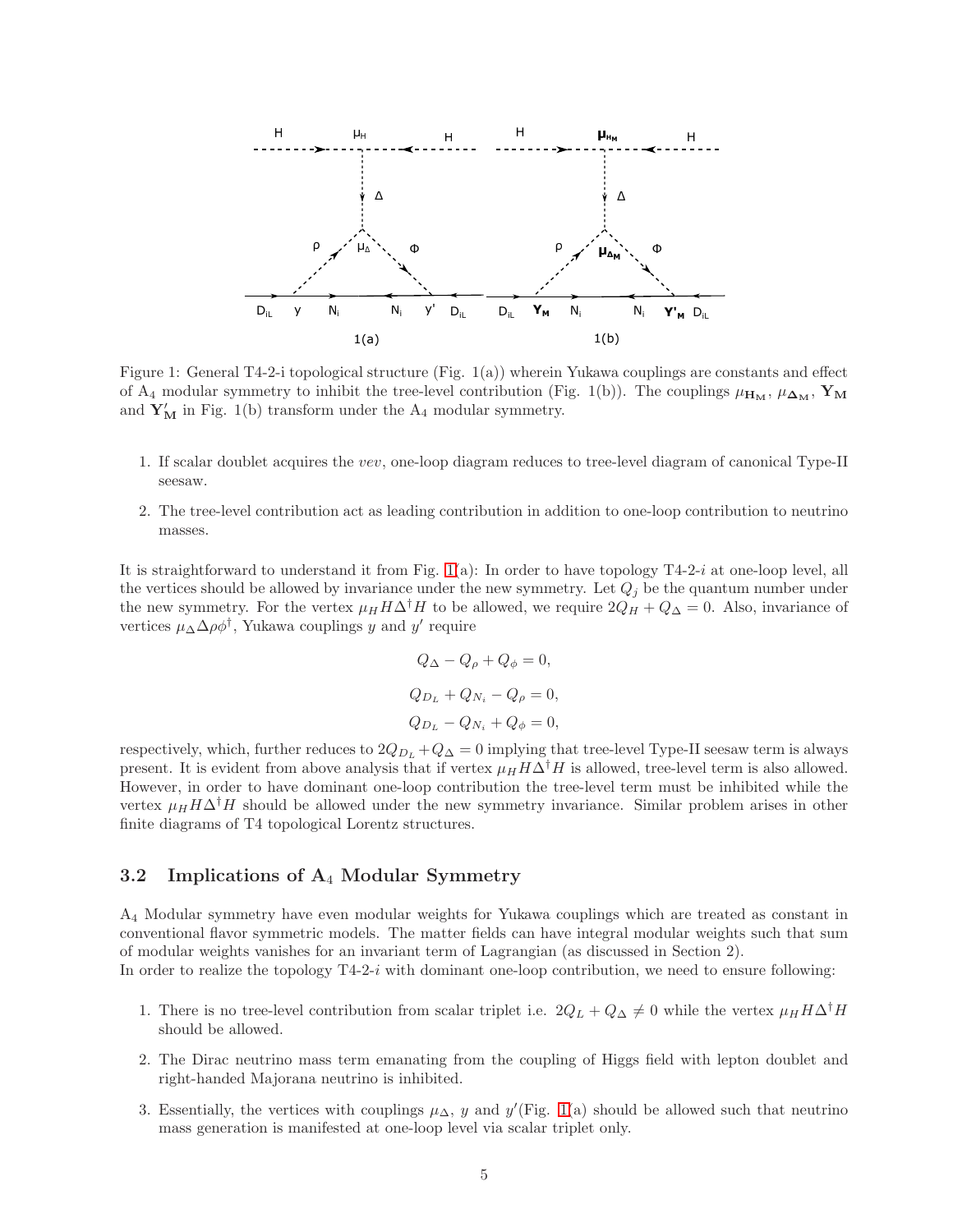<span id="page-5-0"></span>

| Symmetry | $D_{eL}$ $D_{\mu L}$ $D_{\tau L}$ $e_R$ $\mu_R$ $\tau_R$ $N_1$ $N_2$ $N_3$ |  |  |                                             |  |  | $H \Delta \phi \rho$        |  |
|----------|----------------------------------------------------------------------------|--|--|---------------------------------------------|--|--|-----------------------------|--|
|          | 2 2 2 1 1 1 1 1 1 2 3 2 2                                                  |  |  |                                             |  |  |                             |  |
|          |                                                                            |  |  | $-1$ $-2$ $-2$ $-2$ 0 0 1 2 1 -1            |  |  |                             |  |
|          |                                                                            |  |  | $1'$ 1 $1'$ $1''$ 1 $1'$ $1''$              |  |  | $1 \quad 1 \quad 1 \quad 1$ |  |
|          |                                                                            |  |  | $-2$ $-2$ $-2$ $-3$ $-3$ $-3$ 0 0 $-3$ $-3$ |  |  |                             |  |

<span id="page-5-1"></span>Table 1: The field content of the model and respective charge assignments under  $SU(2)_L$ ,  $U(1)_Y$ ,  $A_4$ . including modular weights.

|        |       |  |  | $Y_m^n$ $Y_1^4$ $Y_{1'}^4$ $Y_1^6$ $Y_1^8$ $Y_{1'}^8$ $Y_{1''}^8$ $Y_{1''}^{10}$ $Y_{1'}^{10}$ |  |
|--------|-------|--|--|------------------------------------------------------------------------------------------------|--|
|        |       |  |  | $A_4$ 1 1' 1 1 1' 1' 1' 1                                                                      |  |
| $-k_I$ | 4 4 6 |  |  | 8 8 8 10 10                                                                                    |  |

Table 2: The transformations of higher order Yukawa couplings under A4 modular symmetry.

Under  $A_4$  modular paradigm, we employ fields permitted by the topology only i.e. two scalar doublets( $\phi$ ,  $\rho$ ), one scalar triplet  $(\Delta)$  and assuming the fermions inside the loop as right-handed Majorana neutrinos. The field content of the model and corresponding modular weights are given in Table [1.](#page-5-0) Also, the transformations of Yukawa couplings under A<sup>4</sup> modular symmetry are shown in Table [2.](#page-5-1)

Scalar potential terms: Firstly, we assume Higgs field(H) and scalar triplet  $(\Delta)$  as trivial  $A_4$  singlets with zero weight so that vertex  $\mu_{H_M} H \Delta^{\dagger} H$  is allowed under  $A_4$  modular symmetry. Secondly, the fields running inside the loop i.e.  $N_i$ ,  $\rho$  and  $\phi$  are assigned singlet representation under  $A_4$ . Further, they have odd modular weights to ensure stability making them suitable dark matter candidates in the model (Table [1\)](#page-5-0)). The above assignments requires  $\mu_{\Delta}$  mass coupling to have modular weight 6 so that the vertex  $\mu_{\Delta_M} \Delta \phi^{\dagger} \rho$  is allowed.

Inhibition of tree-level terms: With the above charge assignments, the right-handed Majorana neutrino mass terms are allowed if Yukawa couplings transform as singlet of modular weight 6. Also, the charged lepton fields transform under A<sup>4</sup> modular symmetry such that charged lepton mass matrix is diagonal with modular weight 6. Consequent to the above discussion:

- 1. The Yukawa couplings y and y' have modular weight -4 which can be made invariant if  $Y_M$  and  $Y'_M$  acquire modular weight +4 i.e.  $Y_1^4$ ,  $Y_1^4$ , as shown in Fig. [1\(](#page-4-0)b).
- 2. The tree-level Dirac term is not allowed since sum of modular weights is odd.
- 3. Also, the tree-level Type-II seesaw term is disallowed as sum of modular weight is positive and even.

Hence, tree-level contribution is suppressed due to the imposition of  $A_4$  modular invariance, thus, resulting in dominant one-loop contribution to neutrino mass.

One-loop contribution to neutrino mass: The Yukawa Lagrangian for charged leptons under A<sub>4</sub> modular invariance is given by

$$
\mathcal{L}_I = \alpha_l (\bar{D}_{eL} H e_R) + \beta_l (\bar{D}_{\mu L} H \mu_R) + \gamma_l (\bar{D}_{\tau L} H \tau_R), \tag{8}
$$

where  $\alpha_l$ ,  $\beta_l$  and  $\gamma_l$  are coupling constants. After the spontaneous symmetry breaking, the Higgs field acquires the vacuum expectation value(vev),  $v_H$ . The resulting charged lepton mass matrix,  $M_l$ , is given by

<span id="page-5-2"></span>
$$
M_l = \frac{v_H}{\sqrt{2}} \begin{pmatrix} \alpha_l & 0 & 0 \\ 0 & \beta_l & 0 \\ 0 & 0 & \gamma_l \end{pmatrix} . \tag{9}
$$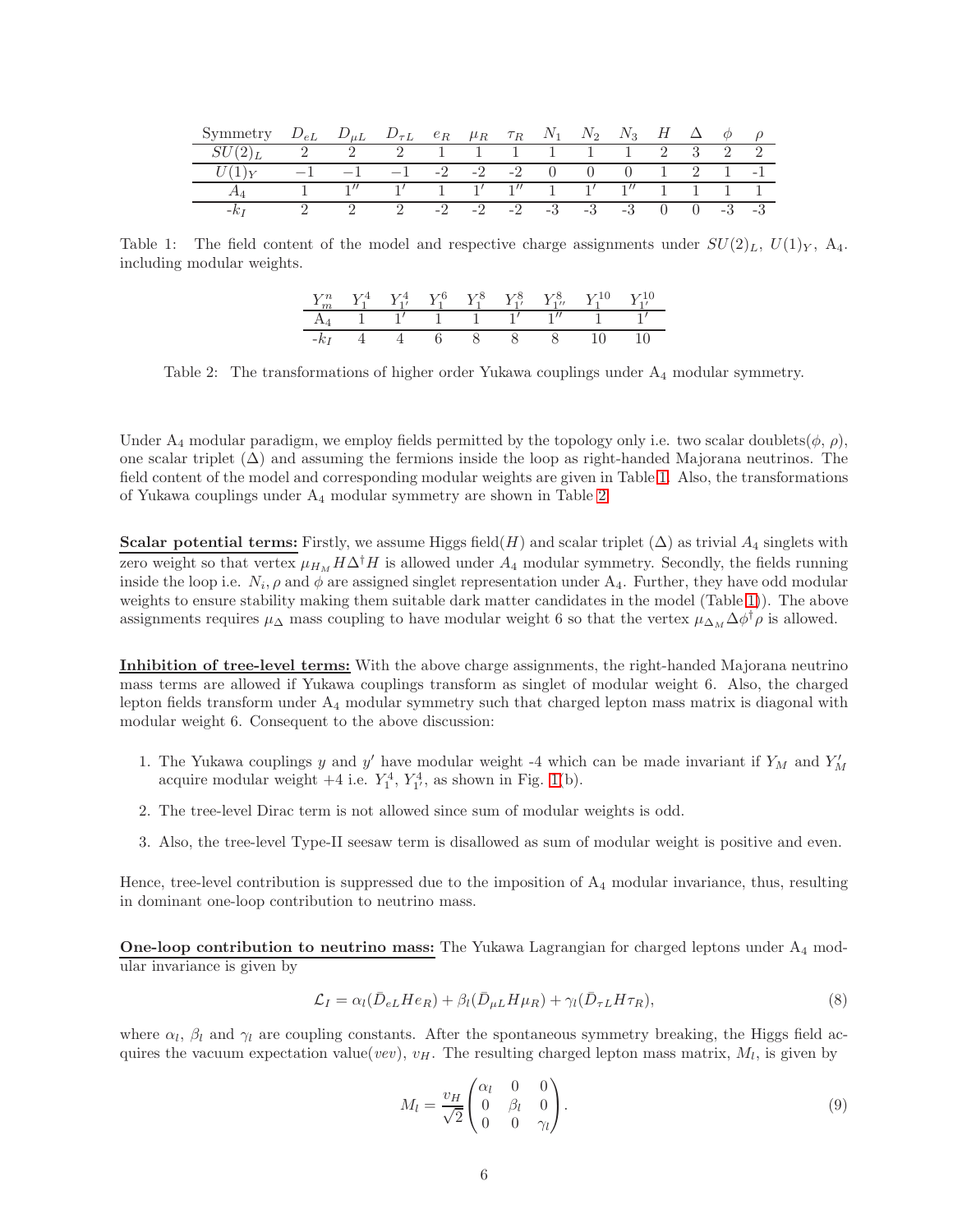With modular transformations given in Table [1](#page-5-0) and [2,](#page-5-1) the Yukawa Lagrangian describing the neutrino mass generation at one-loop is given by

<span id="page-6-0"></span>
$$
\mathcal{L}_{II} = g_1(\bar{D}_{eL}\rho N_1 Y_1^4) + g_2(\bar{D}_{\mu L}\rho N_2 Y_1^4) + g_3(\bar{D}_{\tau L}\rho N_3 Y_1^4) \n+ k_1(\bar{D}_{eL}\rho N_3 Y_1^4) + k_2(\bar{D}_{\mu L}\rho N_1 Y_1^4) + k_3(\bar{D}_{\tau L}\rho N_2 Y_1^4) \n+ a_1(\bar{D}_{eL}\tilde{\phi} N_1 Y_1^4) + a_2(\bar{D}_{\mu L}\tilde{\phi} N_2 Y_1^4) + a_3(\bar{D}_{\tau L}\tilde{\phi} N_3 Y_1^4) \n+ b_1(\bar{D}_{eL}\tilde{\phi} N_3 Y_1^4) + b_2(\bar{D}_{\mu L}\tilde{\phi} N_1 Y_1^4) + b_3(\bar{D}_{\tau L}\tilde{\phi} N_2 Y_1^4) \n+ M_1'\bar{N}_1^c N_1 Y_1^6 + M_2'(\bar{N}_2^c N_3 Y_1^6 + \bar{N}_3^c N_2 Y_1^6),
$$
\n(10)

where  $g_i, k_i, a_i$  and  $b_i$   $(i = 1, 2, 3)$  are coupling constants. Here, modular weights play the role of  $Z_2$  symmetry stabilizing the dark matter candidates and inhibiting tree-level Yukawa couplings. The odd modular weights act as  $Z_2$  odd charges which stabilizes the fields dictated by topology itself i.e. scalar doublets  $(\phi, \rho)$  and righthanded Majorana neutrinos  $(N_1, N_2, N_3)$  running in the loop. The scalar doublets  $(\phi, \rho)$  are inert having no vacuum expectation value(vev). The Lagrangian in Eqn.[\(10\)](#page-6-0) results in the following Dirac Yukawa matrices,

<span id="page-6-1"></span>
$$
y_{\rho} = \begin{pmatrix} g_1 Y_1^4 & 0 & k_1 Y_1^4 \\ k_2 Y_1^4 & g_2 Y_1^4 & 0 \\ 0 & k_3 Y_1^4 & g_3 Y_1^4 \end{pmatrix}, \ y_{\phi} = \begin{pmatrix} a_1 Y_1^4 & 0 & b_1 Y_1^4 \\ b_2 Y_1^4 & a_2 Y_1^4 & 0 \\ 0 & b_3 Y_1^4 & a_3 Y_1^4 \end{pmatrix}.
$$
 (11)

Also, the right-handed Majorana neutrino mass matrix  $M_R$  is given by

$$
M_R = \begin{pmatrix} M_1' Y_1^6 & 0 & 0 \\ 0 & 0 & M_2' Y_1^6 \\ 0 & M_2' Y_1^6 & 0 \end{pmatrix},
$$
 (12)

where  $M'_k(k = 1, 2)$  are right-handed neutrino mass scales of the bare mass terms. The right-handed neutrino masses  $M_k(k = 1, 2, 3)$  can be obtained by diagonalizing  $M_R$  using the unitary mixing matrix  $U_R$ i.e.  $diag(M_1, M_2, M_3) = U_R M_R U_R^T$ . In  $M_R$ -diagonal basis, the Dirac Yukawa matrices (Eqn.[\(11\)](#page-6-1)) are given by

<span id="page-6-2"></span>
$$
Y_{\rho} = y_{\rho} U_R; \qquad Y_{\phi} = y_{\phi} U_R. \tag{13}
$$

Using the Eqns.  $(11-13)$  $(11-13)$ , the dominant one-loop contribution to neutrino mass is given by [\[15\]](#page-11-6)

<span id="page-6-3"></span>
$$
M_{\nu} = -\sum_{k} \frac{\mu_{\Delta_M} v^2}{m_{\Delta}^2} \mu_{H_M} [Y_{\rho}(M_k) Y_{\phi}^T] \mathcal{I}(m_{\rho}^2, m_{\phi}^2, M_k^2), \tag{14}
$$

where  $\mu_{\Delta_M}$  and  $\mu_{H_M}$  are couplings at vertices  $\mu_{H_M} H \Delta^{\dagger} H$  and  $\mu_{\Delta_M} \Delta \phi^{\dagger} \rho$ (Fig. [1\(](#page-4-0)b)), respectively. The loop factor in the  $Eqn.(14)$  $Eqn.(14)$  is given by

<span id="page-6-4"></span>
$$
\mathcal{I}(m_{\rho}^2, m_{\phi}^2, M_k^2) = -\left(\frac{1}{4\pi} \frac{m_{\rho}^2}{(m_{\rho}^2 - m_{\phi}^2)(m_{\rho}^2 - M_k^2)} \ln \frac{M_k^2}{M_{\rho}^2} + \frac{m_{\phi}^2}{(m_{\phi}^2 - m_{\rho}^2)(m_{\phi}^2 - M_k^2)} \ln \frac{M_k^2}{M_{\phi}^2}\right). \tag{15}
$$

The neutrino mass matrix emanating from Eqn.[\(14\)](#page-6-3) is, in general complex and asymmetric. In order to have complex symmetric  $M_{\nu}$ , the coupling constants must satisfy  $g_i = a_i$  and  $k_i = b_i$  (i=1,2,3) equalities. It is to noted that we have not considered the non-trivial relations amongst Yukawa couplings (as discussed in Ref.  $[24]$ ) because, here, they transform under the  $A_4$  modular symmetry. In addition, we assume quasidegenerate mass spectrum for right-handed Majorana neutrinos ( $M_1 \simeq M_2 \simeq M_3$ ) enabling to absorb loop factor (Eqn.[\(15\)](#page-6-4)) in the overall scale of Majorana neutrino mass matrix,  $M_R$ . These simplifications lead to  $M_{\nu}$  (Eqn.[\(14\)](#page-6-3)) having no explicit dependence on masses of  $\phi$ ,  $\rho$ ,  $N_k$  fields, thus, reducing number of free parameters. Also, it is to be noted that, the modular weight of loop particles viz. right-handed Majorana neutrinos  $(N_i)$ , inert doublets  $(\rho, \phi)$  is odd and thus, are suitable candidate for dark matter. In fact, we can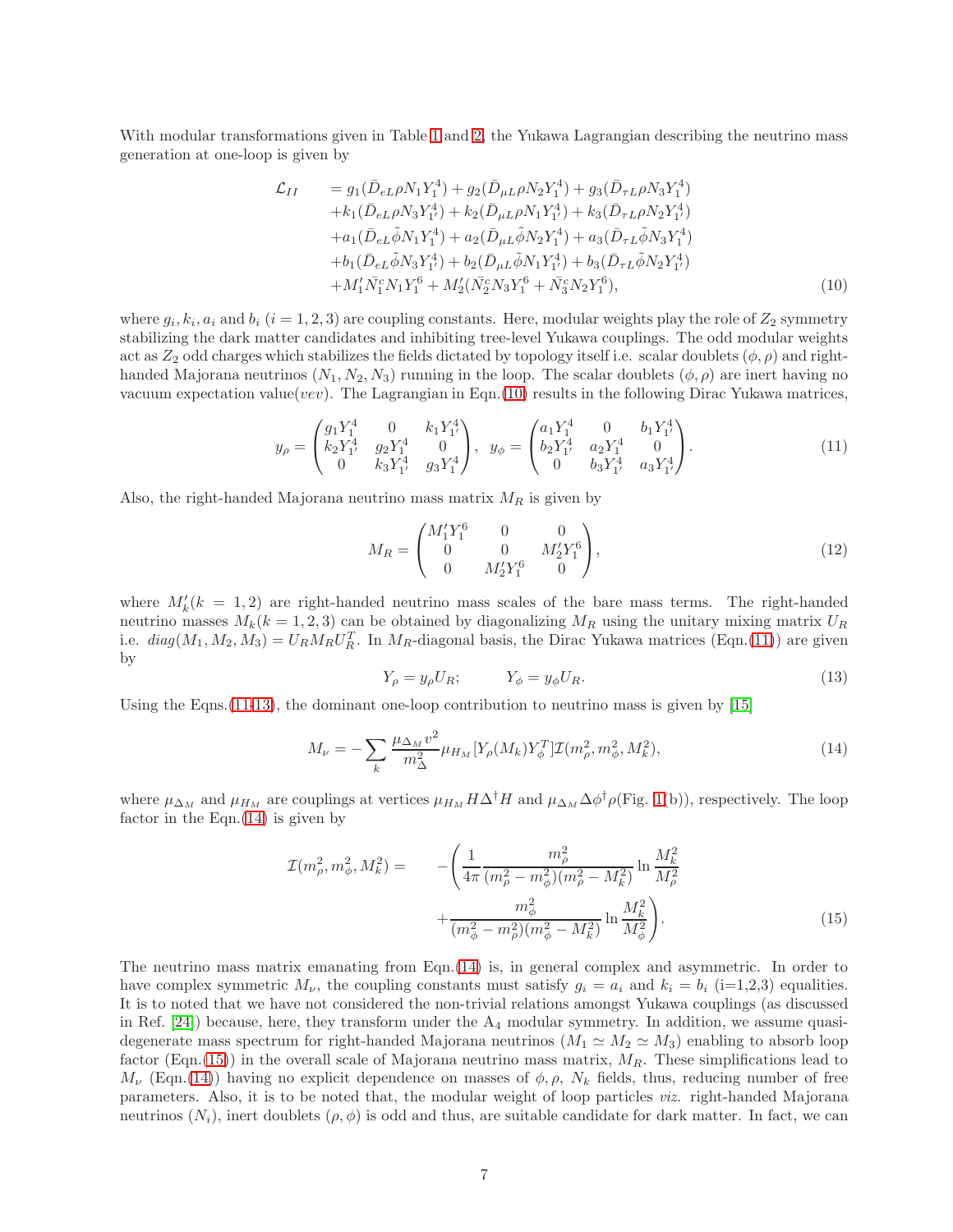have possibility of scalar or fermionic dark matter candidates depending on whichever is lightest. Thus, the neutrino mass matrix,  $M_{\nu}$ , is proportional to  $Y_{\rho} Y_{\phi}^T$  such that

<span id="page-7-0"></span>
$$
M_{\nu} = \mathcal{K}(Y_{\rho} Y_{\phi}^T) \equiv \mathcal{K}\tilde{M}_{\nu},\tag{16}
$$

where  $\mathcal{K} = M_1 \mathcal{I}(m_\rho^2, m_\phi^2, M_1^2)$  is the overall scale factor. The neutrino masses are given by  $m_i = \mathcal{K} \tilde{m}_i (i =$ 1, 2, 3), where  $\tilde{m_i}$  are mass eigenvalues of  $Y_{\rho} Y_{\phi}^T$ . For Normal hierarchy, the scale factor is obtained using the atmospheric mass-squared difference  $\Delta m_{31}^2$  (Table [3\)](#page-8-0) as

<span id="page-7-1"></span>
$$
\mathcal{K}^2 = \frac{\Delta m_{31}^2}{\left(\tilde{m_3}^2 - \tilde{m_1}^2\right)}.\tag{17}
$$

Consequently, the solar mass-squared difference, in terms of  $K$ , can be written as

$$
\Delta m_{21}^2 = \mathcal{K}^2 (\tilde{m}_2^2 - \tilde{m}_1^2). \tag{18}
$$

The neutrino mixing matrix U is obtained by diagonalizing  $M_{\nu}$  using the transformation  $U^T M_{\nu} U = diag(m_1, m_2, m_3)$ . Since charged lepton mass matrix  $M_l$  (Eqn.[\(9\)](#page-5-2)) is diagonal, the lepton mixing matrix is equal to neutrino mixing matrix i.e.  $U_{PMNS} = U$ , where  $U_{PMNS}$  is Pontecorvo–Maki–Nakagawa–Sakata matrix. The mixing angles can be evaluated using elements of the neutrino mixing matrix,  $U$ , as

<span id="page-7-2"></span>
$$
\sin^2 \theta_{13} = |U_{13}|^2, \quad \sin^2 \theta_{12} = \frac{|U_{12}|^2}{1 - |U_{13}|^2}, \quad \sin^2 \theta_{23} = \frac{|U_{23}|^2}{1 - |U_{13}|^2}.
$$
 (19)

The Jarlskog rephasing  $CP$  invariant [\[38,](#page-13-1) [39\]](#page-13-2) is given by

<span id="page-7-3"></span>
$$
J_{CP} = \text{Im} \left[ U_{11} U_{22} U_{12}^* U_{21}^* \right],\tag{20}
$$

while other two CP invariants  $I_1$  and  $I_2$  related to Majorana phases  $(\alpha, \beta)$  are

<span id="page-7-4"></span>
$$
I_1 = \text{Im}[U_{11}^* U_{12}], \qquad I_2 = \text{Im}[U_{11}^* U_{13}]. \qquad (21)
$$

Another important parameter to investigate is the effective Majorana neutrino mass  $(M_{ee})$  which can shed light on the nature of neutrino being Dirac or Majorana particle. The effective Majorana mass is given by

$$
M_{ee} = \left| \sum_{i=1}^{3} U_{1i} m_i \right|.
$$
 (22)

The viability of model with neutrino oscillation data(Table [3\)](#page-8-0) and its predictions for  $M_{ee}$  and  $CP$  violation is discussed in the next section.

## 4 Numerical Analysis

In Eqn.[\(16\)](#page-7-0), apart from the common scale factor the neutrino mass matrix is function of  $g_i$ ,  $k_i$  ( $i = 1, 2, 3$ ) and Yukawa couplings having modular weight 4. In general, the Yukawa couplings of higher modular weight (4, 6, 8...) are dependent on Yukawa couplings of modular weight 2 which in turn is function of complex modulus  $\tau$ . In numerical analysis, the coupling constants, real and imaginary parts of  $\tau$  are varied randomly within the ranges given by

$$
g_i \in [0.01, 1]; \ \ k_i \in [0.01, 1]; \ \ |Re(\tau)| \in [0, 1]; \ \ |Im(\tau)| \in [0, 1], \tag{23}
$$

to diagonalize  $\tilde{M}_{\nu}$  (defined in Eqn. [\(16\)](#page-7-0)), giving the mass eigenvalues  $\tilde{m}_i$ . The scale factor K is obtained on comparison with atmospheric mass-squared difference( $\Delta m_{31}^2$ ), using the Eqn.[\(17\)](#page-7-1). Using the scale factor,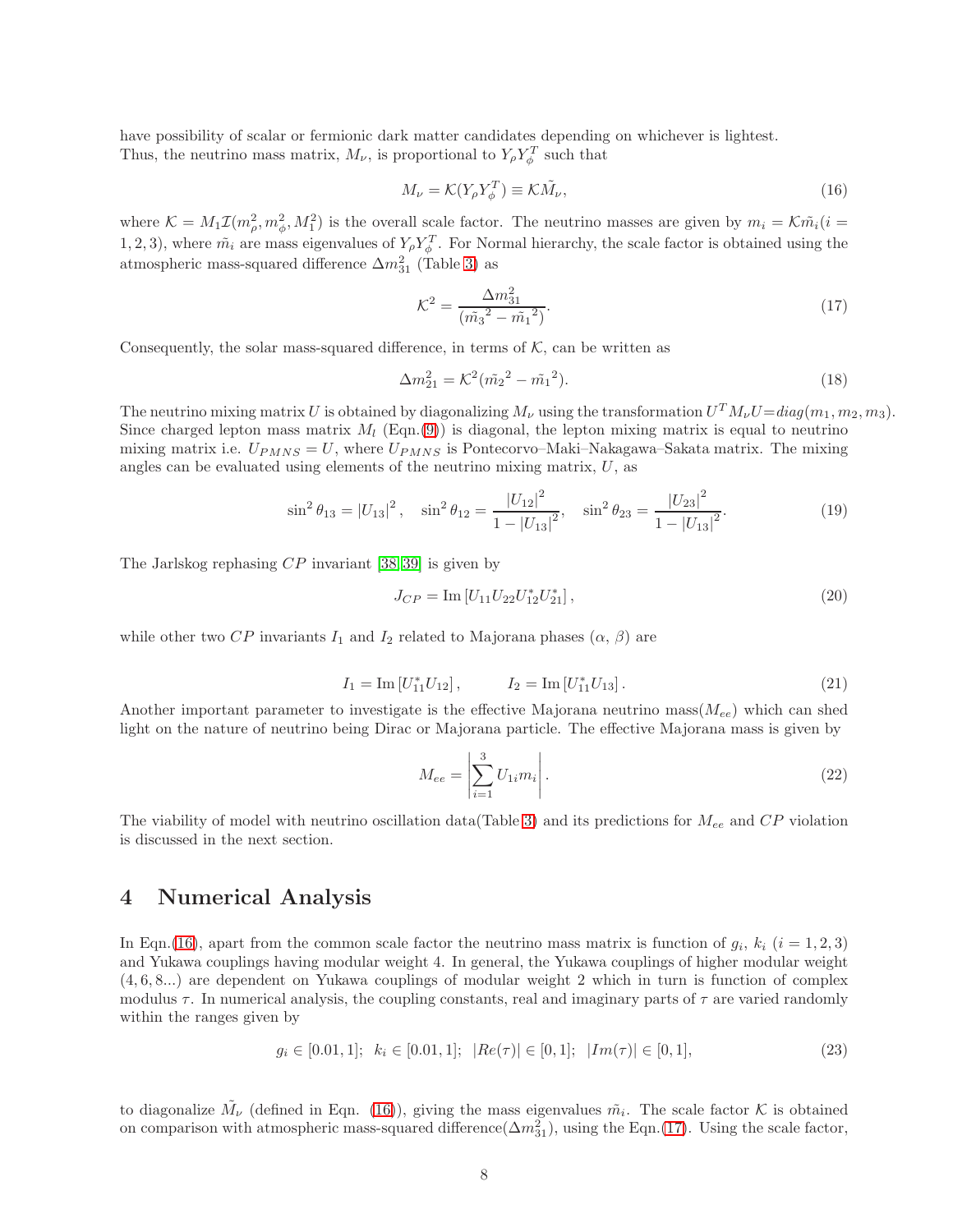<span id="page-8-1"></span>

<span id="page-8-0"></span>Figure 2: Variation of Yukawa couplings of modular weight 2  $(|Y_1^2|, |Y_2^2|, |Y_3^2|)$  with real(Fig. 2(a)) and Imaginary part(Fig. 2(b)) of complex modulus  $\tau$ .

| Parameter                                             | Best fit $\pm 1\sigma$ range   | $3\sigma$ range     |  |  |  |  |  |
|-------------------------------------------------------|--------------------------------|---------------------|--|--|--|--|--|
| Normal neutrino mass ordering $(m_1 < m_2 < m_3)$     |                                |                     |  |  |  |  |  |
| $\sin^2\theta_{12}$                                   | $0.304+$                       | $0.269 - 0.343$     |  |  |  |  |  |
| $\sin^2\theta_{13}$                                   | 0.02221                        | $0.02034 - 0.02420$ |  |  |  |  |  |
| $\sin^2\theta_{23}$                                   | $0.570^{+0.018}_{-0.024}$      | $0.407 - 0.618$     |  |  |  |  |  |
| $\Delta m_{21}^2$   $10^{-5}$ eV <sup>2</sup> ]       | $7.42^{+0.2}_{-0.2}$           | $6.82 - 8.04$       |  |  |  |  |  |
| $\Delta m_{31}^2$ [10 <sup>-3</sup> eV <sup>2</sup> ] | $+2.541^{+0.028}_{-0.027}$     | $+2.431 - +2.598$   |  |  |  |  |  |
| Inverted neutrino mass ordering $(m_3 < m_1 < m_2)$   |                                |                     |  |  |  |  |  |
| $\sin^2\theta_{12}$                                   | $0.304^{+}$                    | $0.269 - 0.343$     |  |  |  |  |  |
| $\sin^2\theta_{13}$                                   | $0.02240^{+0.00062}_{0.00002}$ | $0.02053 - 0.02436$ |  |  |  |  |  |
| $\sin^2 \theta_{23}$                                  | $0.575^{+0.017}_{-0.021}$      | $0.411 - 0.621$     |  |  |  |  |  |
| $\Delta m^2_{21}$ [10 <sup>-5</sup> eV <sup>2</sup> ] |                                | $6.82 - 8.04$       |  |  |  |  |  |
| $\Delta m^2_{32}$<br>$10^{-3} \mathrm{eV}^2$          | $-2.497$                       | $-2.583 - -2.412$   |  |  |  |  |  |

Table 3: Neutrino oscillation data from NuFIT 5.0 used in the numerical analysis [\[40\]](#page-13-3).

the neutrino mass-eigenvalues  $m_i = \mathcal{K}\tilde{m}_i$  and corresponding neutrino mixing angles are evaluated using Eqn.[\(19\)](#page-7-2). We have used experimental constraints on neutrino mixing angles( $\theta_{12}, \theta_{23}, \theta_{13}$ ) and solar masssquared difference( $\Delta m_{21}^2$ ) to ascertain the allowed parameter space of the model. In addition, the Yukawa couplings obey the perturbative constraint  $Y \leq \sqrt{4\pi}$  [\[41\]](#page-13-4).

In the Fig. [2,](#page-8-1) we have depicted the allowed parameter space for Yukawa couplings of modular weight 2  $(|Y_1^2|, |Y_2^2|, |Y_3^2|)$  as a function of real and imaginary parts of complex modulus( $\tau$ ). It can be inferred from Fig. [2\(](#page-8-1)a) that Yukawa couplings are symmetric around Real( $\tau$ ) = 0.5 (upper bound on real part of  $\tau$  in the fundamental domain :  $|Re(\tau)| \le 0.5$ ,  $Im(\tau) > 0$ , with  $|\tau| > 1$ , though we have varied  $|Re(\tau)| \in [0,1]$ . Also, contrary to  $|Y_1|^2$ , Yukawa couplings  $|Y_2|^2$  and  $|Y_3|^2$  have sharp correlations with imaginary part of complex modulus  $\tau$ (Fig. [\(2\(](#page-8-1)b)) implying that modular form  $|Y_1|^2$  is insensitive to CP violation as complex modulus  $\tau$  is the only source of CP violation in the model. It is evident from Fig. [3\(](#page-9-0)a) and 3(b) that the model predicts neutrino mixing angles in consonance with the  $3\sigma$  experimental ranges given in Table [3.](#page-8-0) The effective Majorana neutrino mass,  $M_{ee}$ , is an important parameter which could shed the light on the nature of neutrino being Dirac or Majorana particle. In Fig. [4,](#page-10-6) we have shown  $(\sum m_i-M_{ee})$  correlation plot. In fact, the model reproduces the general features of  $\sum m_i - M_{ee}$  correlation plot in which  $M_{ee}$  can be vanishing near the lower bound of  $\sum m_i$ . Also, there is an upward shift in the lower bound on  $M_{ee}$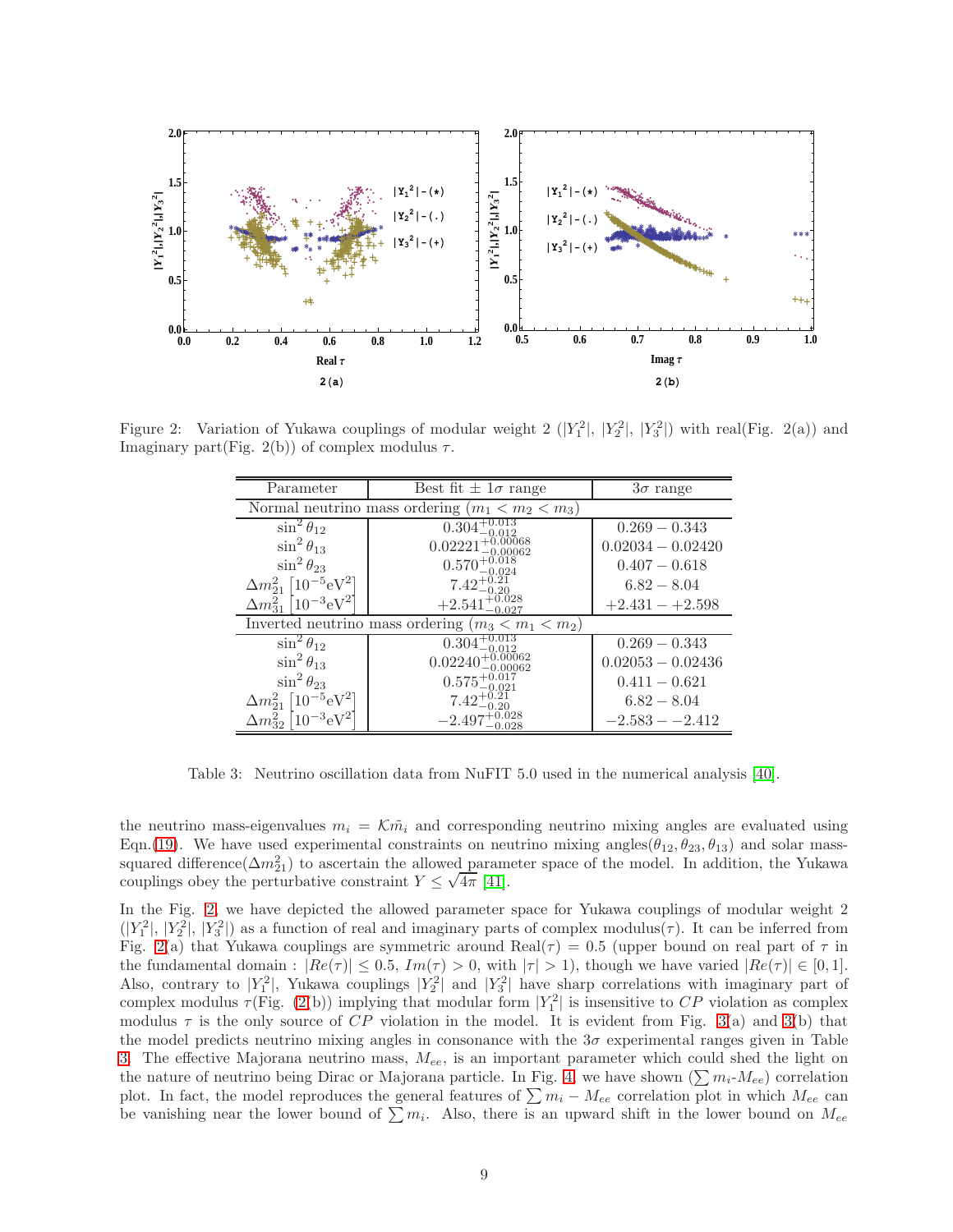<span id="page-9-0"></span>

Figure 3: Variation of neutrino mixing angles with sum of neutrino masses  $\sum m_i$  for Normal hierarchy. The grey shaded region is disallowed by cosmological bound on sum of neutrino masses [\[42,](#page-13-5) [43\]](#page-13-6). The horizontal lines represent  $3\sigma$  ranges of the mixing angle (Table [3\)](#page-8-0).

as  $\sum m_i$  moves towards cosmological upper bound [\[42,](#page-13-5) [43\]](#page-13-6). For example, if  $\sum m_i = 0.10eV$  then, at  $3\sigma$ ,  $M_{ee} > 0.012eV$  which is within the sensitivity reach of  $0\nu\beta\beta$  decay experiments such as SuperNEMO [\[44\]](#page-13-7), KamLAND-Zen [\[45\]](#page-13-8), NEXT [\[46,](#page-13-9) [47\]](#page-13-10), nEXO [\[48\]](#page-13-11). Furthermore, the complex modulus  $\tau$  is the only source of  $CP$ -violation which can be estimated in terms of  $CP$ -invariants. The Jarlskog  $CP$  invariant,  $J_{CP}$ , related to the Dirac CP-phase and  $I_1, I_2$  related to the Majorana phases  $(\alpha, \beta)$  have been defined in Eqns.[\(20\)](#page-7-3) and [\(21\)](#page-7-4), respectively. The predictions for these  $CP$  invariants are shown in Fig. [5.](#page-11-7) It is evident from Fig. [5\(](#page-11-7)a) and [5\(](#page-11-7)b) that  $|J_{CP}|, |I_2| \leq 0.15$  whereas  $|I_1| \leq 0.45$ . In general, the model predicts existence of both  $CP$ conserving and violating solutions.

Benchmark point: For ready reference, the benchmark for the numerical analysis is: For the input parameters,

$$
g_i = (0.40, 0.89, 0.40); k_i = (0.01, 0.96, 0.98); |Re(\tau)| = 0.28; |Im(\tau)| = 0.73,
$$

the neutrino mixing angles and mass-squared differences predicted by the model are

$$
\sin^2 \theta_{13} = 0.022, \sin^2 \theta_{12} = 0.30, \sin^2 \theta_{23} = 0.55, \Delta m_{21}^2 = 0.0000731, \Delta m_{31}^2 = 0.00248.
$$

which are within  $3\sigma$  experimental ranges(Table [3\)](#page-8-0).

# 5 Conclusions

Out of six topologies of one-loop Weinberg operator at dimension-5, the finite Lorentz structures of T4 topology corresponds to one-loop extension of canonical seesaw scenarios. T4 topology(category (iii)) allows dominant tree-level contribution in addition to one-loop contribution to neutrino mass regardless of imposition of discrete or  $U(1)$  symmetry [\[15\]](#page-11-6). The discrete or  $U(1)$  symmetries have been employed to inhibit tree-level contribution but this requires either enlargement in the field content [\[24\]](#page-12-7) or neutrino masses are generated by higher dimensional Weinberg operator [\[22\]](#page-12-5). In this work, we propose a possible alternative way to inhibit tree-level contribution wherein one may not require additional fields (fields other than required by the topology) provided we work within the paradigm of modular symmetry. Specifically, we have constructed a possible realization of  $T_4-2-i$  topological Lorentz structure based on  $A_4$  modular symmetry wherein neutrino masses are generated through one-loop dimension-5 Weinberg operator. The odd modular weight of loop particles *viz.* right-handed Majorana neutrinos  $(N_i)$ , inert doublets  $(\rho, \phi)$  ensures the dark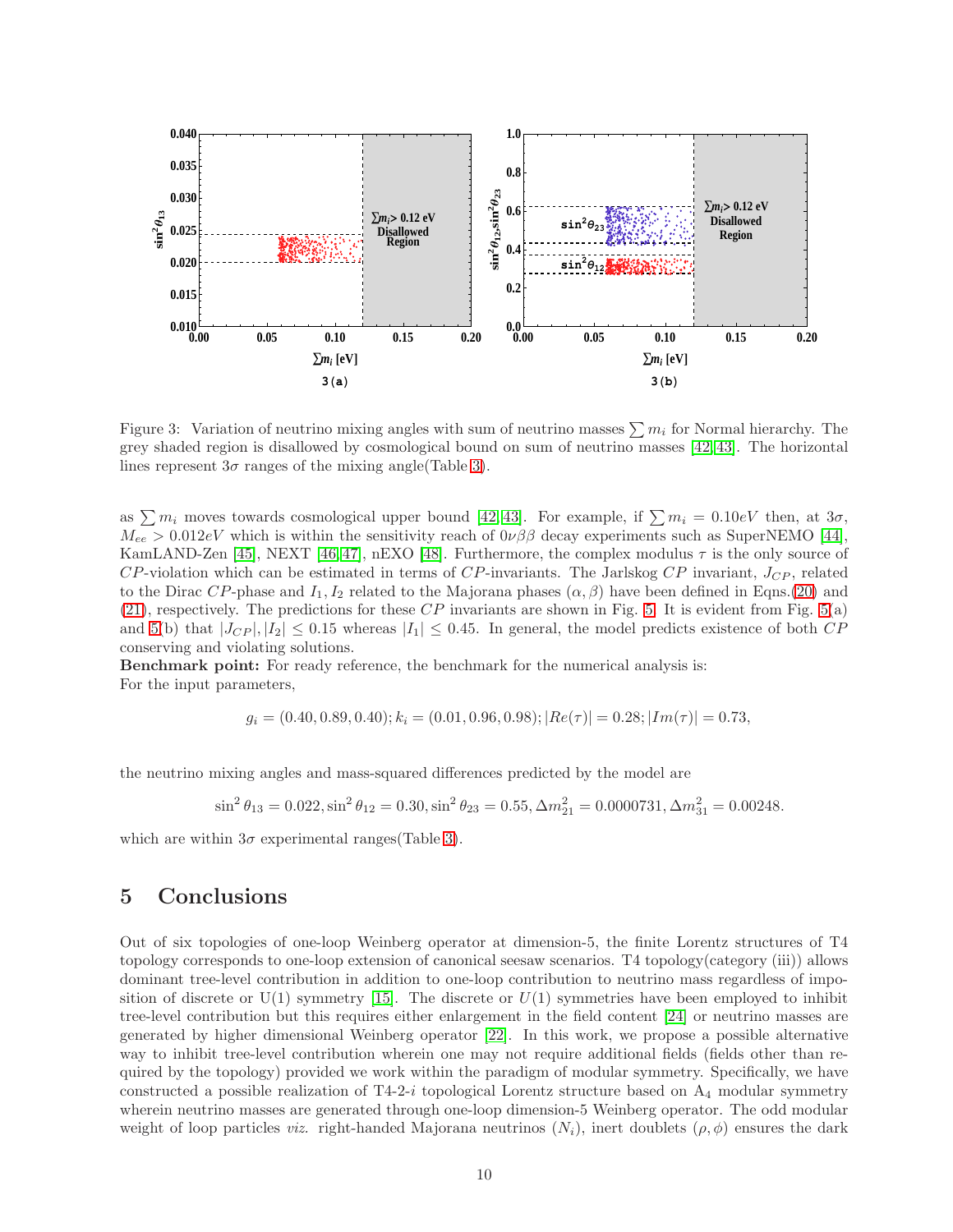<span id="page-10-6"></span>

Figure 4: Variation of Effective Majorana mass  $M_{ee}$  with sum of neutrino masses  $\sum m_i$  for normal hierarchical neutrino masses. The horizontal lines are the projective sensitivities of the  $0\nu\beta\beta$  decay experiments. The grey shaded region is disallowed by cosmological bound on sum of the neutrino masses [\[42,](#page-13-5) [43\]](#page-13-6).

matter stability. In fact, the model accommodates possibility of scalar or fermionic dark matter candidates depending on whichever is lightest. The model predictions for neutrino mixing angles and mass-squared differences are found to be in consonance with the current neutrino oscillation data. We have, also, obtained the implication on effective Majorana mass  $M_{ee}$  and  $CP$  invariants as shown in Figs. [4](#page-10-6) and [5,](#page-11-7) respectively. In fact, for  $\sum m_i = 0.10 \text{eV}$ , the effective Majorana mass  $M_{ee} > 0.012 \text{eV}$ , at  $3\sigma$ , which is within the sensitivity reach of  $0\nu\beta\beta$  decay experiments. The model, in general, in consistent with both  $CP$  conserving and violating solutions.

# Acknowledgments

M. K. acknowledges the financial support provided by Department of Science and Technology(DST), Government of India vide Grant No. DST/INSPIRE Fellowship/2018/IF180327. The authors, also, acknowledge Department of Physics and Astronomical Science for providing necessary facility to carry out this work.

# <span id="page-10-0"></span>References

- <span id="page-10-1"></span>[1] S. Weinberg, Baryon and Lepton Nonconserving Processes, Phys. Rev. Lett. 43 (1979) 1566-1570.
- <span id="page-10-2"></span>[2] P. Minkowski,  $\mu \to e\gamma$  at a Rate of One Out of 10<sup>9</sup> Muon Decays?, Phys. Lett. B 67 (1977) 421-428.
- [3] R. N. Mohapatra and G. Senjanovic, Neutrino Mass and Spontaneous Parity Nonconservation, Phys. Rev. Lett. 44 (1980) 912.
- <span id="page-10-3"></span>[4] M. Magg and C. Wetterich, Neutrino Mass Problem and Gauge Hierarchy, Phys. Lett. B 94 (1980) 61-64.
- <span id="page-10-4"></span>[5] J. Schechter and J. W. F. Valle, *Neutrino Masses in*  $SU(2)$  *x U(1) Theories, Phys. Rev. D* 22 (1980) 2227.
- <span id="page-10-5"></span>[6] C. Wetterich, Neutrino Masses and the Scale of B-L Violation, Nucl. Phys. B 187 (1981) 343-375.
- [7] R. Foot, H. Lew, X. G. He and G. C. Joshi, Seesaw Neutrino Masses Induced by a Triplet of Leptons, Z. Phys. C 44 (1989) 441.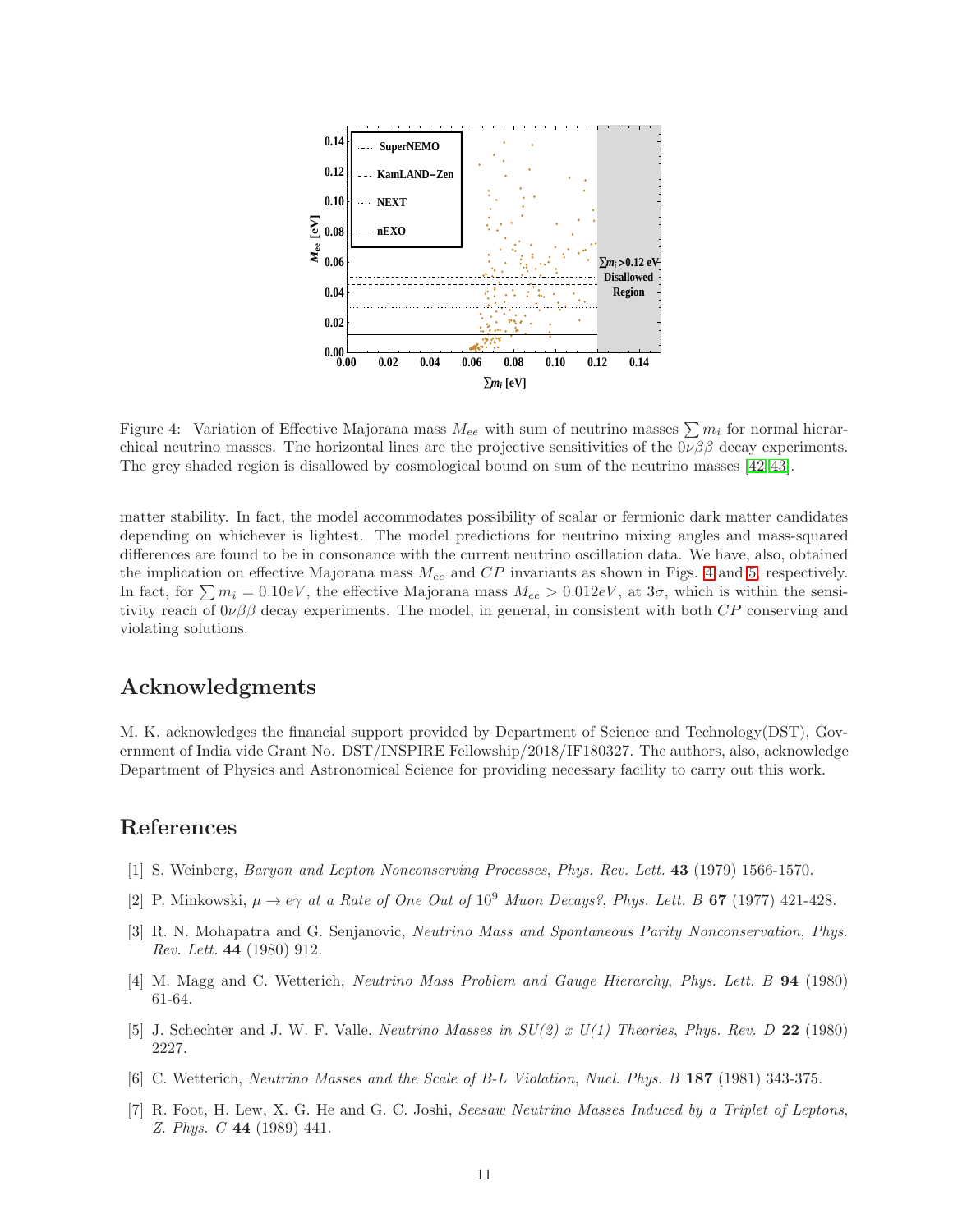<span id="page-11-7"></span>

Figure 5: Variation of CP invariants  $J_{CP}$ ,  $I_1$  and  $I_2$  with sum of neutrino masses  $\sum m_i$ .

- <span id="page-11-0"></span>[8] R. N. Mohapatra and J. W. F. Valle, Neutrino Mass and Baryon Number Nonconservation in Superstring Models, Phys. Rev. D 34 (1986) 1642.
- <span id="page-11-1"></span>[9] E. K. Akhmedov, M. Lindner, E. Schnapka and J. W. F. Valle, Left-right symmetry breaking in NJL approach, Phys. Lett. B 368 (1996) 270-280.
- <span id="page-11-2"></span>[10] E. K. Akhmedov, M. Lindner, E. Schnapka and J. W. F. Valle, Dynamical left-right symmetry breaking, Phys. Rev. D 53 (1996) 2752-2780.
- <span id="page-11-3"></span>[11] Y. Cai, J. Herrero-García, M. A. Schmidt, A. Vicente and R. R. Volkas, From the trees to the forest: a review of radiative neutrino mass models, Front. in Phys. 5 (2017) 63.
- <span id="page-11-4"></span>[12] C. S. Aulakh and R. N. Mohapatra, Neutrino as the Supersymmetric Partner of the Majoron, Phys. Lett. B **119** (1982) 136-140.
- [13] J. R. Ellis, G. Gelmini, C. Jarlskog, G. G. Ross and J. W. F. Valle, Phenomenology of Supersymmetry with Broken R-Parity, Phys. Lett. B 150 (1985) 142-148.
- <span id="page-11-5"></span>[14] A. Abada, S. Davidson and M. Losada, Neutrino masses and mixings in the MSSM with soft bilinear  $R(p)$  violation, Phys. Rev. D 65 (2002) 075010.
- <span id="page-11-6"></span>[15] F. Bonnet, M. Hirsch, T. Ota and W. Winter, Systematic study of the d=5 Weinberg operator at one-loop order, JHEP 07 (2012) 153.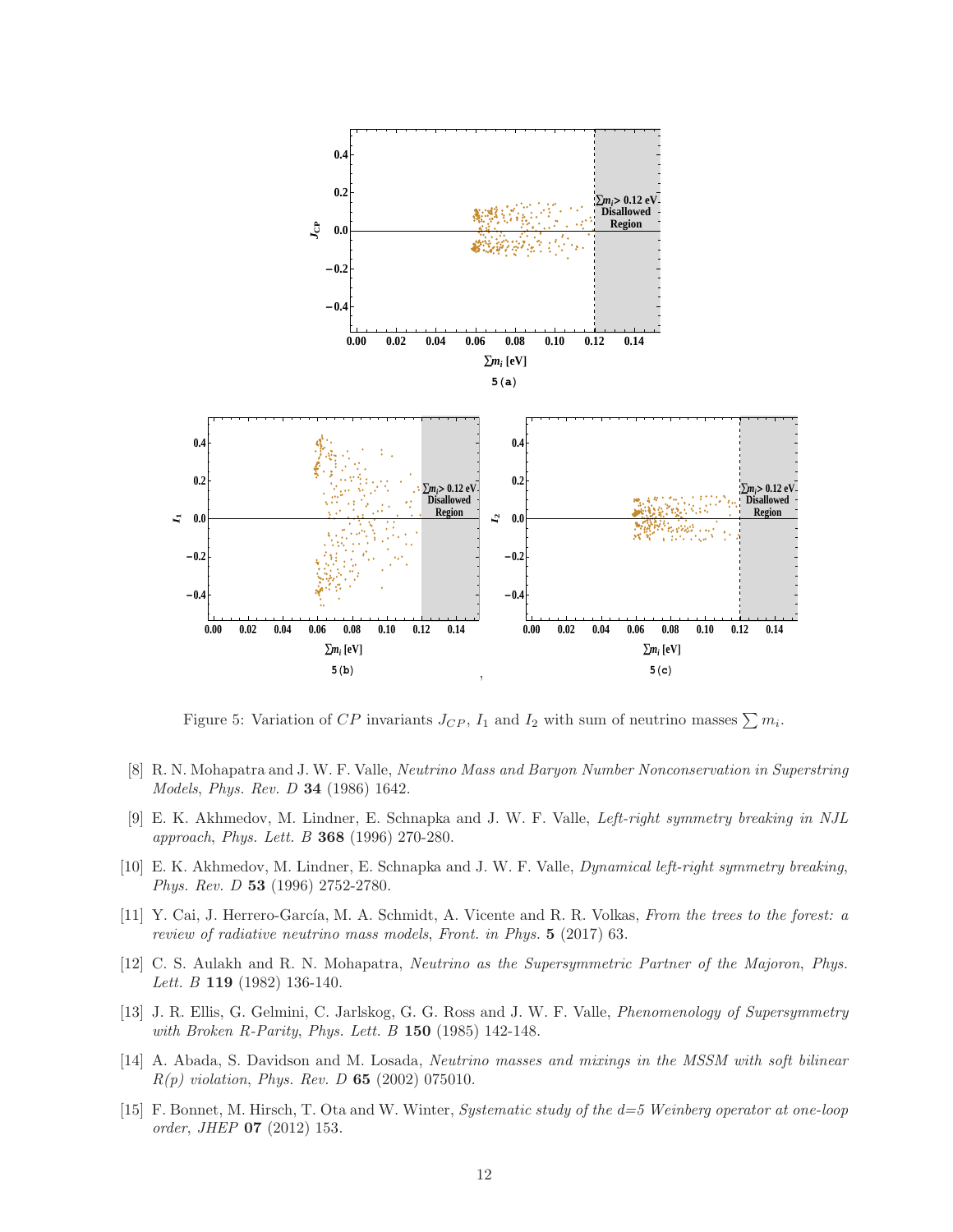- <span id="page-12-1"></span><span id="page-12-0"></span>[16] D. Aristizabal Sierra, A. Degee, L. Dorame and M. Hirsch, Systematic classification of two-loop realizations of the Weinberg operator, JHEP 03 (2015) 040.
- [17] E. Ma, Verifiable radiative seesaw mechanism of neutrino mass and dark matter, Phys. Rev. D 73 (2006) 077301.
- <span id="page-12-2"></span>[18] J. Kubo, E. Ma and D. Suematsu, Cold Dark Matter, Radiative Neutrino Mass,  $\mu \to e\gamma$ , and Neutrinoless Double Beta Decay, Phys. Lett. B 642 (2006) 18-23.
- <span id="page-12-3"></span>[19] E. Ma,  $SU(5)$  completion of the dark scalar doublet model of radiative neutrino mass, Phys. Lett. B 659 (2008) 885-887.
- <span id="page-12-4"></span>[20] A. Zee, A Theory of Lepton Number Violation, Neutrino Majorana Mass, and Oscillation, Phys. Lett. B 93 (1980) 389. [erratum: Phys. Lett. B 95 (1980) 461.]
- <span id="page-12-5"></span>[21] E. Ma, Pathways to naturally small neutrino masses, Phys. Rev. Lett. 81 (1998) 1171-1174.
- <span id="page-12-6"></span>[22] S. Kanemura and H. Sugiyama, Dark matter and a suppression mechanism for neutrino masses in the Higgs triplet model, Phys. Rev. D 86 (2012) 073006.
- [23] W. Wang and Z. L. Han, Radiative linear seesaw model, dark matter, and  $U(1)_{B-L}$ , Phys. Rev. D 92 (2015) 095001.
- <span id="page-12-7"></span>[24] M. A. Loualidi and M. Miskaoui, One-loop Type II Seesaw Neutrino Model with Stable Dark Matter Candidates, Nucl. Phys. B 961 (2020) 115219.
- <span id="page-12-8"></span>[25] T. Kobayashi, K. Tanaka and T. H. Tatsuishi, Neutrino mixing from finite modular groups, Phys. Rev. D 98 (2018) 016004.
- <span id="page-12-10"></span><span id="page-12-9"></span>[26] H. Okada and Y. Orikasa, Modular S<sub>3</sub> symmetric radiative seesaw model, Phys. Rev. D 100 (2019) 115037.
- [27] T. Nomura and H. Okada, A modular A<sub>4</sub> symmetric model of dark matter and neutrino, Phys. Lett. B 797 (2019) 134799.
- $[28]$  D. Zhang, A modular  $A_4$  symmetry realization of two-zero textures of the Majorana neutrino mass matrix, Nucl. Phys. B **952** (2020) 114935.
- [29] H. Okada and Y. h. Qi, Zee-Babu model in modular A<sup>4</sup> symmetry, [\[arXiv:2109.13779](http://arxiv.org/abs/2109.13779) [hep-ph]].
- [30] M. K. Behera, S. Mishra, S. Singirala and R. Mohanta, Implications of A4 modular symmetry on neutrino mass, mixing and leptogenesis with linear seesaw, Phys. Dark Univ. 36 (2022) 101027.
- <span id="page-12-11"></span>[31] M. K. Behera and R. Mohanta, Linear Seesaw in A5' Modular Symmetry With Leptogenesis, Front. in Phys. 10 (2022) 854595.
- <span id="page-12-12"></span>[32] J. T. Penedo and S. T. Petcov, Lepton Masses and Mixing from Modular S4 Symmetry, Nucl. Phys. B 939 (2019) 292-307.
- [33] S. F. King and Y. L. Zhou, Trimaximal  $TM_1$  mixing with two modular  $S_4$  groups, Phys. Rev. D 101 (2020) 015001.
- <span id="page-12-13"></span>[34] T. Kobayashi, Y. Shimizu, K. Takagi, M. Tanimoto and T. H. Tatsuishi, New A<sub>4</sub> lepton flavor model from  $S_4$  modular symmetry, JHEP  $\overline{02}$  (2020) 097.
- <span id="page-12-14"></span>[35] P. P. Novichkov, J. T. Penedo, S. T. Petcov and A. V. Titov, Modular A<sub>5</sub> symmetry for flavour model building, JHEP 04 (2019) 174.
- <span id="page-12-15"></span>[36] G. J. Ding, S. F. King and X. G. Liu, *Neutrino mass and mixing with*  $A_5$  modular symmetry, Phys. Rev. D 100 (2019) 115005.